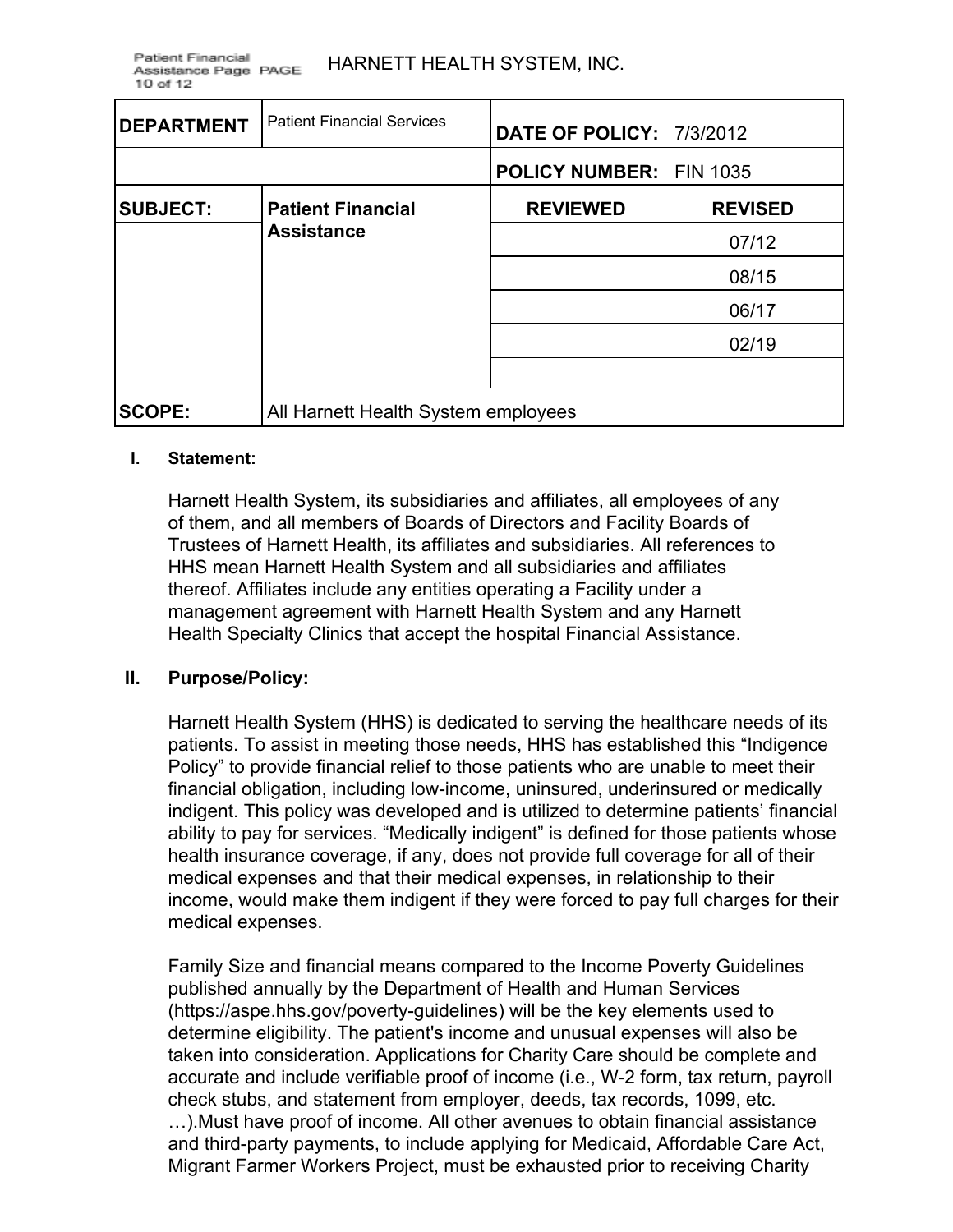Int Financial **Example 20** Charity Care will only apply to the remaining balance after all third party payments are applied. Charity Care applications are accepted and considered for all Inpatient and Outpatient services**. Charity Care can be**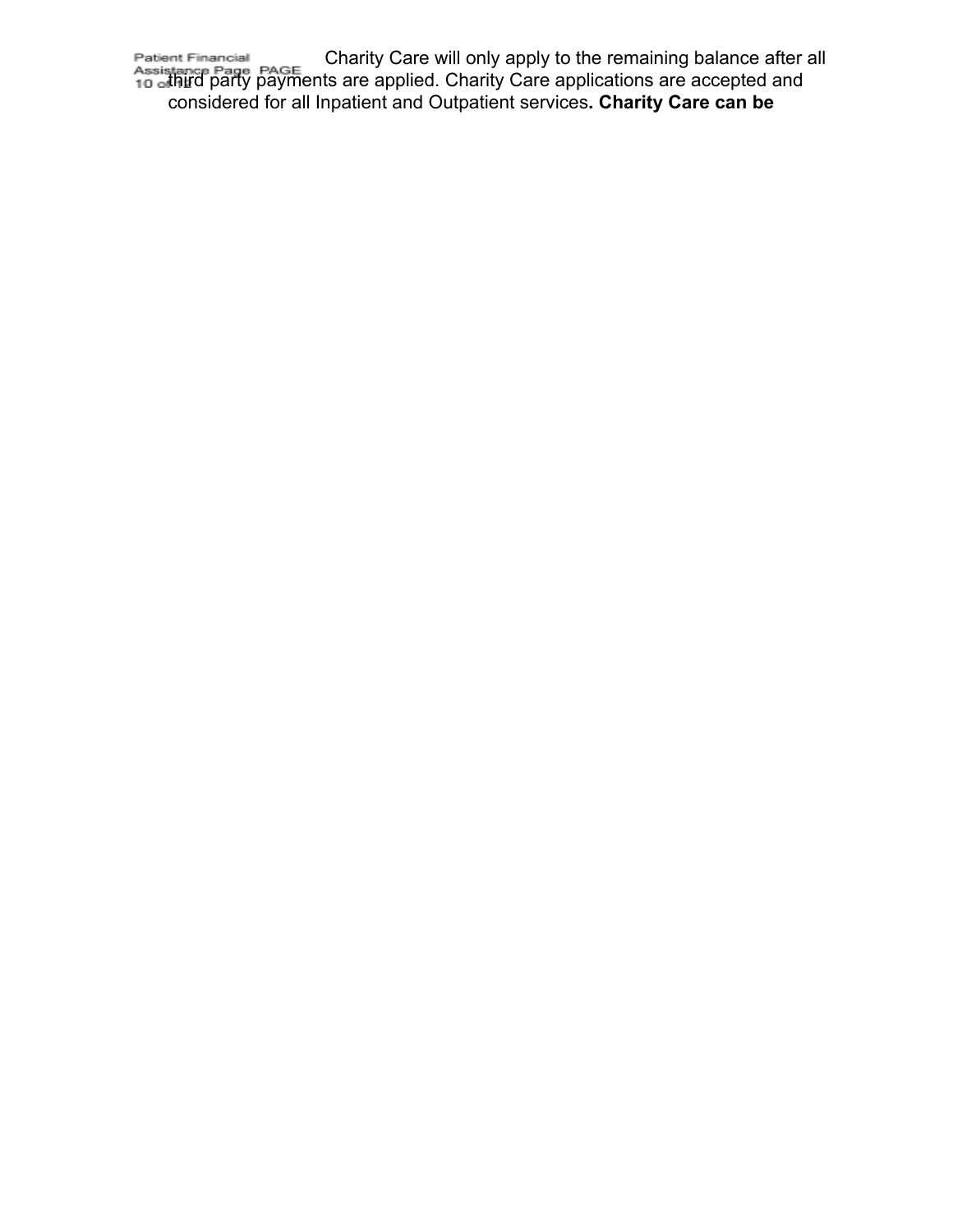**applied for before or after services have been rendered. However there will be no "pre-approval" of charity.** Charity will only cover the service in which the application is submitted for and any visits as a result of that service to any Harnett Health System owned facility. **Elective and/or cosmetic services are not eligible.**

#### **III. Definitions:**

**Charity (Indigent)** means household income that is equal to or less than 200% of the Federal Poverty Guidelines. (Qualifying applicants will receive 100% assistance with their hospital obligation.)

**Discount** means a sliding scale reduction in patient balances when household income is between 250% and 500% of the federal poverty guidelines. The discount will be between 50% and 85%.

**Interest-free** p**ayment arrangements** mean an invoice payment program that allows a patient to pay an outstanding balance without accruing interest.

**Limited means** an inability to pay full charges of the hospital obligation. The guarantor must request financial assistance, be ineligible for Charity and have income between 200% and 500% of the Federal Poverty Guidelines. Qualifying applicants will receive partial assistance.

**Presumptive/Best Interest Charity** means an assumption is made that the patient would have qualified for assistance if an application could have been obtained and income determined.

**Underinsured** means having inadequate insurance coverage and may qualify for Charity,

Limited Means or a Discount as listed above.

**Uninsured** means does not have medical insurance and may qualify for Charity, Limited Means or a Discount as listed above.

**Family size:** Using the Census Bureau definition, a group of two or more people who reside together and who are related by birth, marriage, civil union, or adoption. **(Non-relatives, such as housemates, is not included – over the age of 18 siblings living with a sibling is responsible for self only – will need a letter of support from sibling – not income information)**

**Family Income:** Family income is determined using the Census Bureau definition, which uses the following income when computing federal poverty guidelines:

Includes earnings, unemployment compensation, workers' compensation, Social Security, Supplemental Security Income, public assistance, veterans' payments, survivor benefits, pension or retirement income, interest, dividends, rents, royalties, income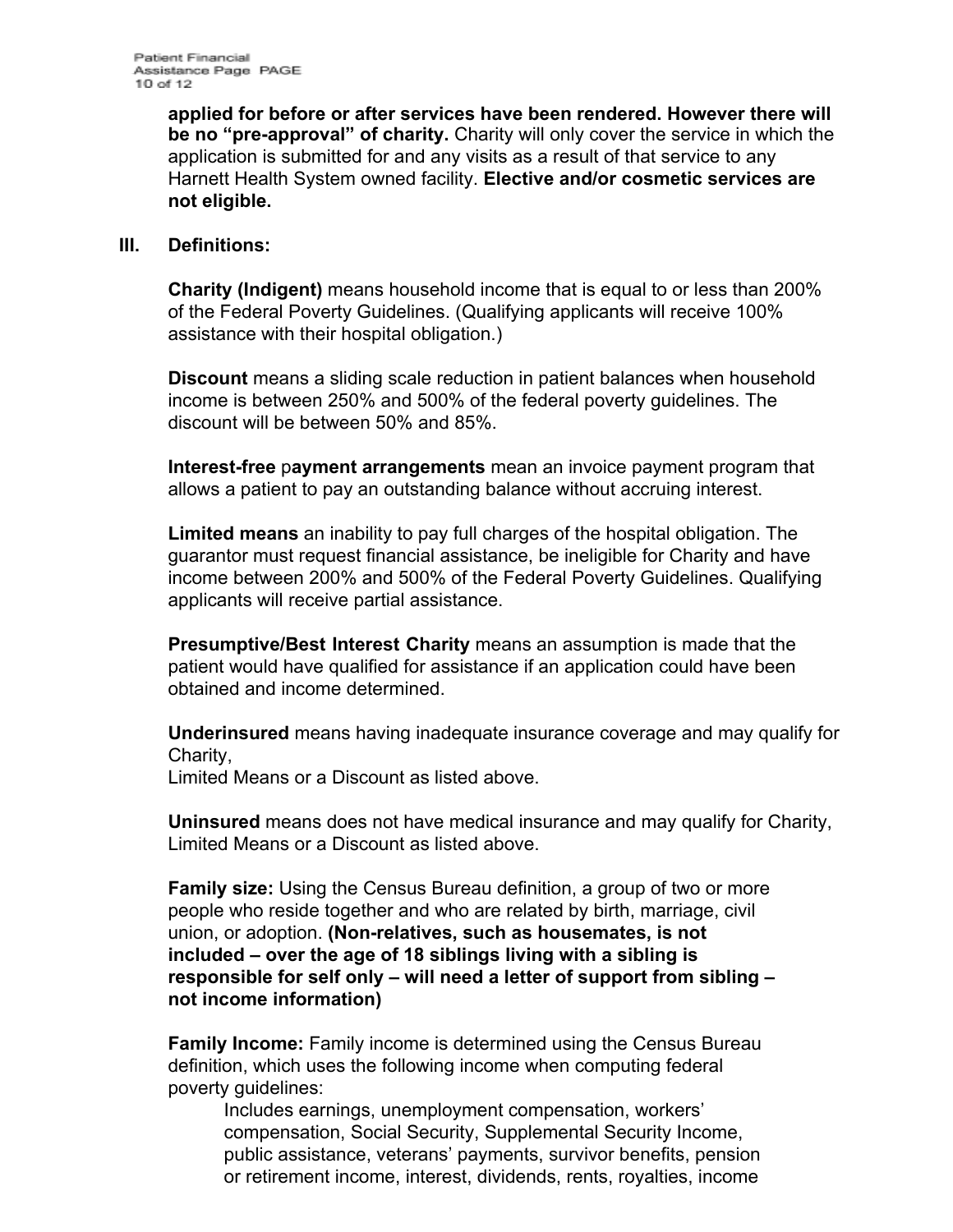Patient Financial 3, trusts, educational assistance, alimony, child support, Assistance Page PAGE 3, trusts, educational assistance, alimony, child support,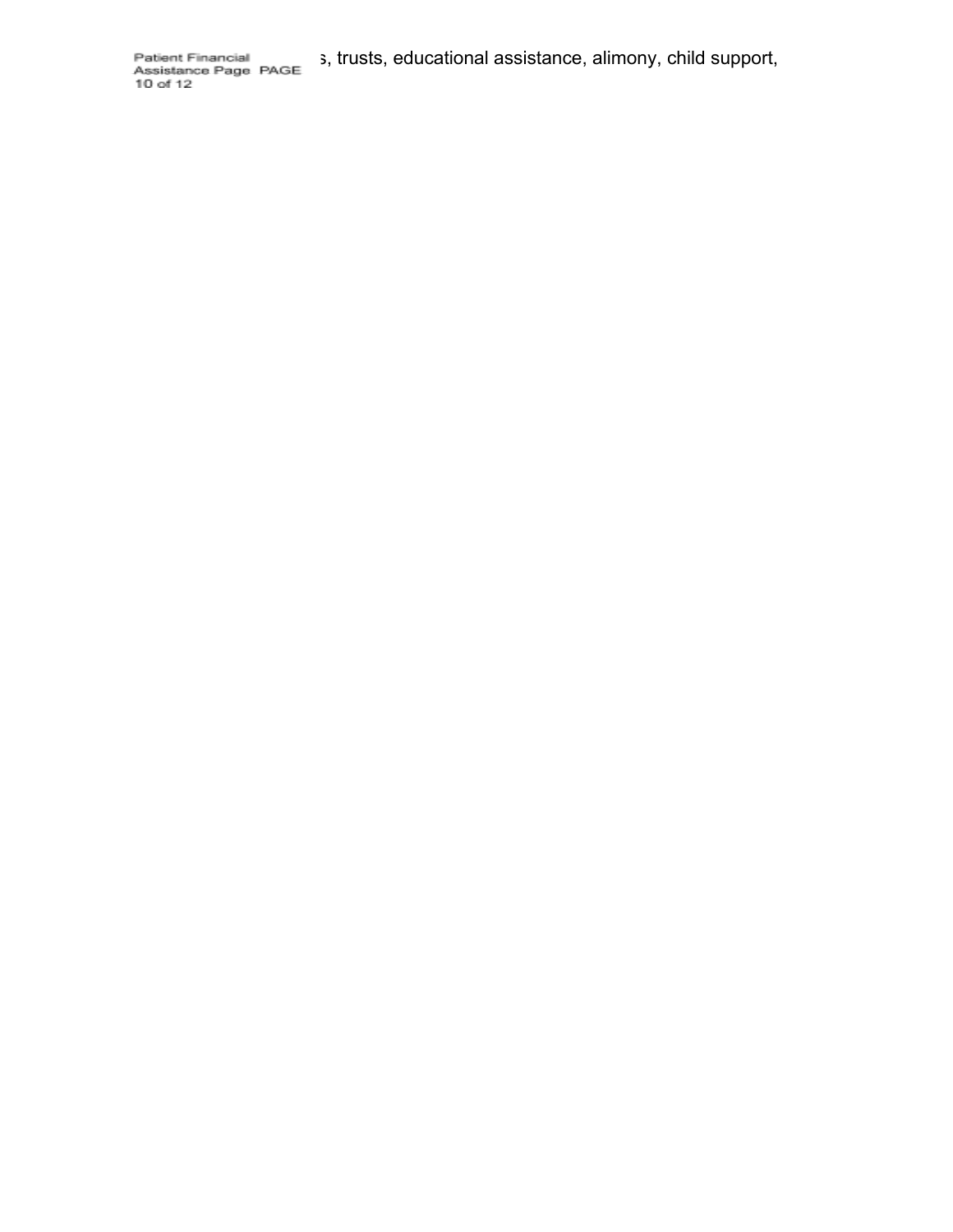assistance from outside the household, and other miscellaneous sources;

Noncash benefits (e.g. food stamps and housing subsidies) are not included;

Determined on a before-tax basis;

Self-employed – see Eligibility (State and Federal income tax forms-Schedule C, D, E and F required)

If a person lives with a family, includes the income of all family members (non-relatives, such as housemates, is not included)

## **IV. Procedures:**

- **A. Communication of Patient Financial Assistance Program to Patients** All uninsured patients will receive communication of the Patient Financial Assistance Program, which shall include a contact number, by various means, to include, but are not limited to:
	- Reference to the Patient Financial Assistance Program printed on each patient statement
	- By posting notices in emergency rooms, admitting and registration departments, and patient financial services offices that are located on facility campuses
	- By providing a copy of the plain language policy summary and patient financial assistance application at point of Registration on facility campuses; copies of the plain language summary and patient financial assistance application are to be provided upon request
	- Information is available on the HHS website, including the policy, plain language summary, application, FAQ, Federal Poverty Guidelines, and contact information for financial counseling assistance.
	- Referral of patients for patient financial assistance may be made by any member of the HHS staff of medical staff, including physicians, nurses, financial counselors, social workers, case workers, managers, chaplains, and religious sponsors. A request for financial assistance may be made by the patient or a family member, close friend, or associate of the patient, subject to applicable privacy laws.

# **B. Eligibility**

This policy applies only to charges for hospital services provided by Harnett Health System. Patient must live in the Harnett County area (Dunn, Erwin, Lillington, Godwin, Falcon, Linden, Fuquay Varina, Angier, Benson, Coats, Newton Grove, Bunnlevel, and Wade. Harnett County only for Sanford, Spring Lake, Broadway and Cameron). Patients that are seen at a Harnett Health emergency room that live out of area; may apply to see if eligible for financial assistance for a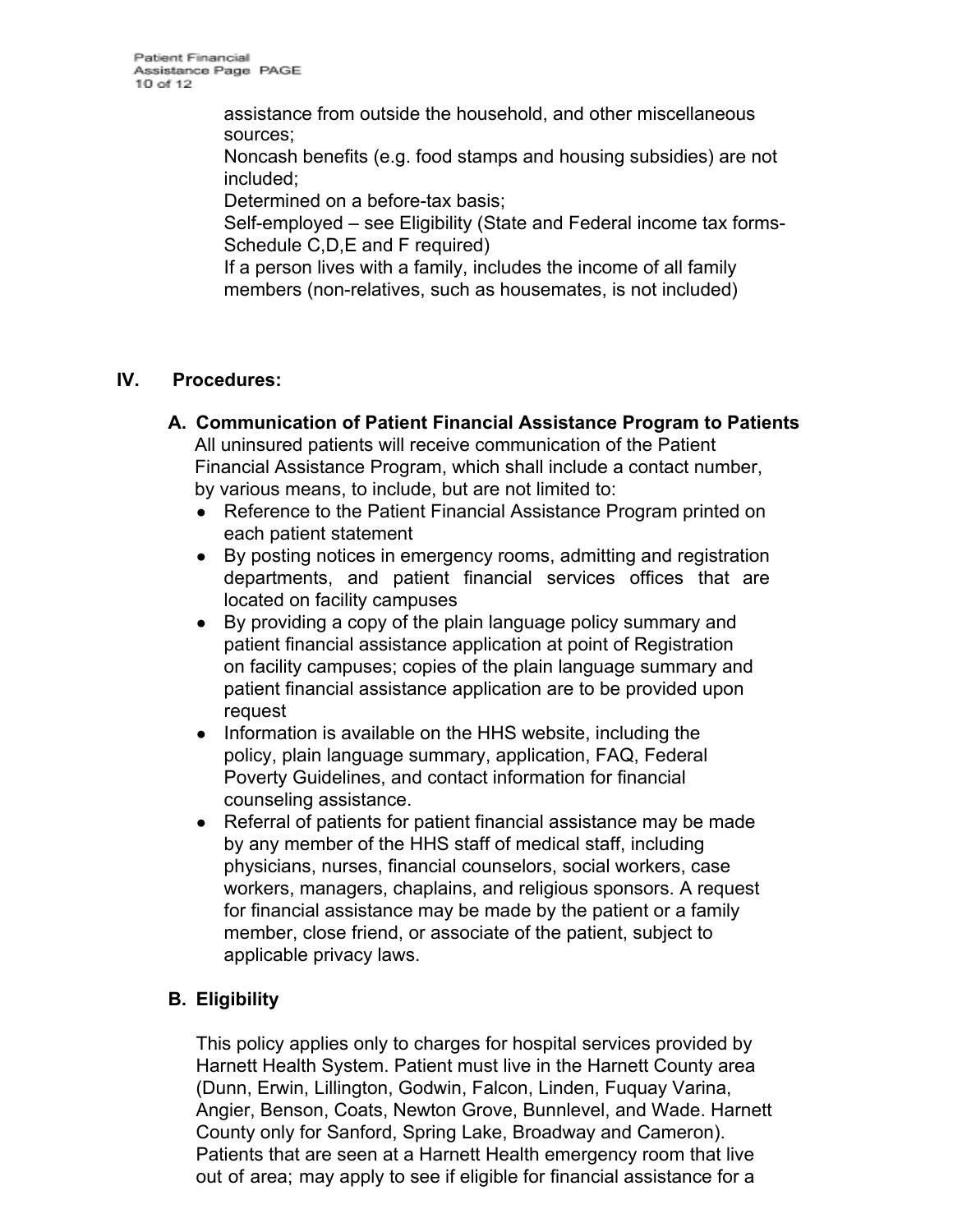Patient Financial emergency occurred in Harnett County (co-pay may<br>Assistance Page PAGE<br>10 of 12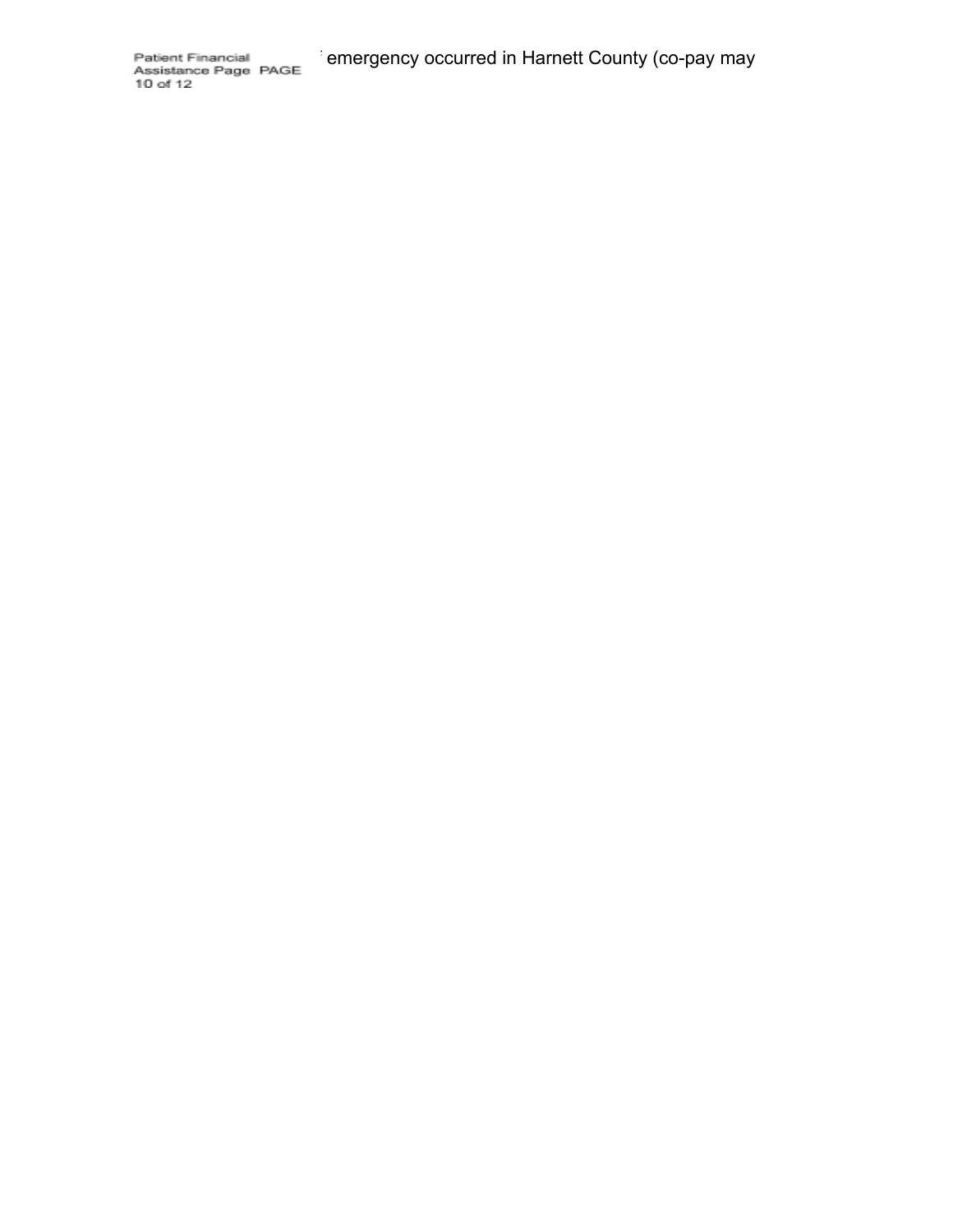vary). Project Access emergency are by case.

All third party resources and non-hospital financial aid programs, including, but not limited to, Medicaid, Medicare, and NC Health Exchanges, must be reviewed before financial assistance can be requested.

Any inpatient or outpatient account may be eligible for financial assistance of the patient/guarantor is determined to be:

- Indigent
- Uninsured
- Underinsured, or
- Of Limited Means

Catastrophic medical debt may be used as a deduction from income on a case-by-case basis by the financial assistance committee.

Patients who are 18 years or older, will be considered the responsible party. The patient, or head of household, who is a **full-time student** (beyond high school level) will not qualify as indigent unless:

- **●** The patient is an **actual resident** of Harnett County, not a resident by virtue of school attendance with a permanent address elsewhere. **(Will need proof of residency)**
- The education is financed by themselves or a government grant, and
- The patient is not supported by parents, or claimed on their income taxes

To determine eligibility for the Patient Financial Assistance Program, the patient/guarantor must participate and cooperate fully with the Patient Financial Services department and may be asked to provide any, or all, of the following:

- Documentation of denial of assistance by other agencies and government aid programs (i.e. Medicaid, NC Health Exchanges, **Migrant Farmer Workers Project** etc.)
- Income from all sources
- Copies of statements from:
- Last three months of Savings and checking accounts
- Money Market Accounts, etc.
- Address listed on car registration
- Rent Receipts (with the applicant's name and date issued)
- Letter from current or previous landlord regarding the beginning or expiration date of the lease
- Letter from current or previous employer regarding the hire or termination date of employment
- Independent verification of family size
- Copies of most recent three months of pay stubs
- Copies of the most recent state and federal income tax forms including copies of: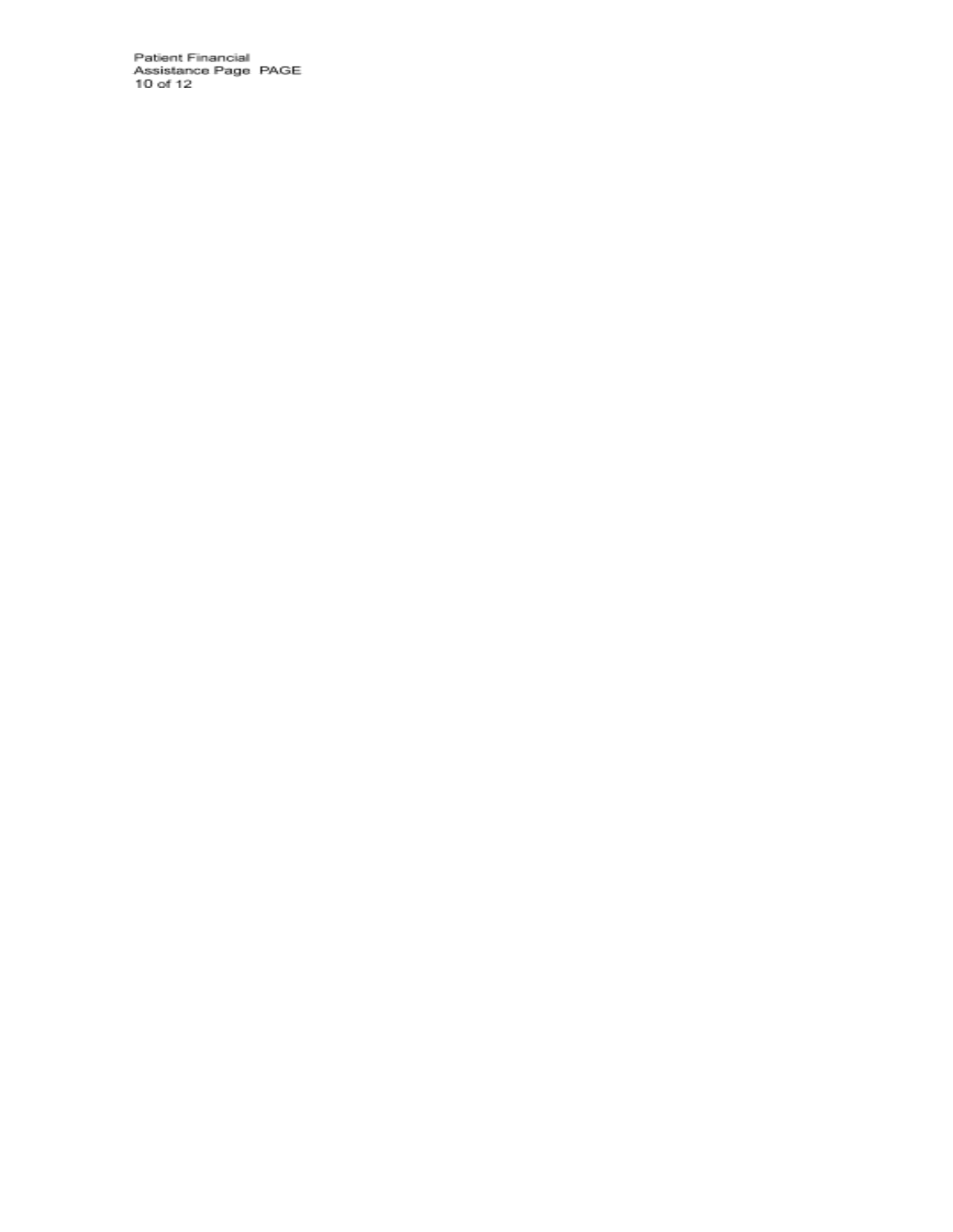- $\circ$  1099
- $\circ$  Self employed needs proof of income (bank statements are not proof)
- o SSI earning statement Schedule C: Profit or Loss from Business Schedule D: Capital Gains and Losses
- o Schedule E: Supplemental Income and Loss
- o Schedule F: Profit or Loss from Farming
- o Schedule K; Business Partnerships and S Corporations

HHS staff may refer to the tax listing or other public records to corroborate data received from the applicant.

Falsification of any portion of an application or refusal to cooperate may result in denial of financial assistance.

For a patient who chooses not to participate, or is denied financial assistance, the full measure of collection activity will continue.

The hospital may suspend collection activity on an account while a determination is being processed and considered.

#### **C. Financial Assistance Determination**

Patient Financial Services will administer the financial assistance program according to the following guidelines:

All patients have the right to apply for financial assistance. Applications may be obtained from the hospital, the clinic, online at <http://www.myharnetthealth.com/> or by calling Betsy Johnson Hospital call (910)-892-1000 ext 4069 for Central Harnett Hospital call # 910- 984-3000 ext 3167.

- 1. All patients will be billed at the hospital's established rates.
- 2. Upon notification that a patient may be eligible for financial assistance, financial counselors will first determine if the patient/guarantor qualifies for Medicaid or NC Health Exchanges. If it is determined that the patient is not eligible, the patient will be considered for financial assistance.
- 3. The patient must complete a financial statement. This statement must be signed and dated by the patient/guarantor. When the financial information is obtained during a phone conversation, the interviewer must document that the statement was completed via telephone.
- 4. If the patient is receiving medically necessity services and meets the indigence guidelines, a new application must be completed for each 12 month period.
- 5. Financial Assistance can retro 6 months from the date of service…. or any account after 6 months from the date of service will not be considered for charity care.
- 6. A new financial statement is completed for each inpatient admission.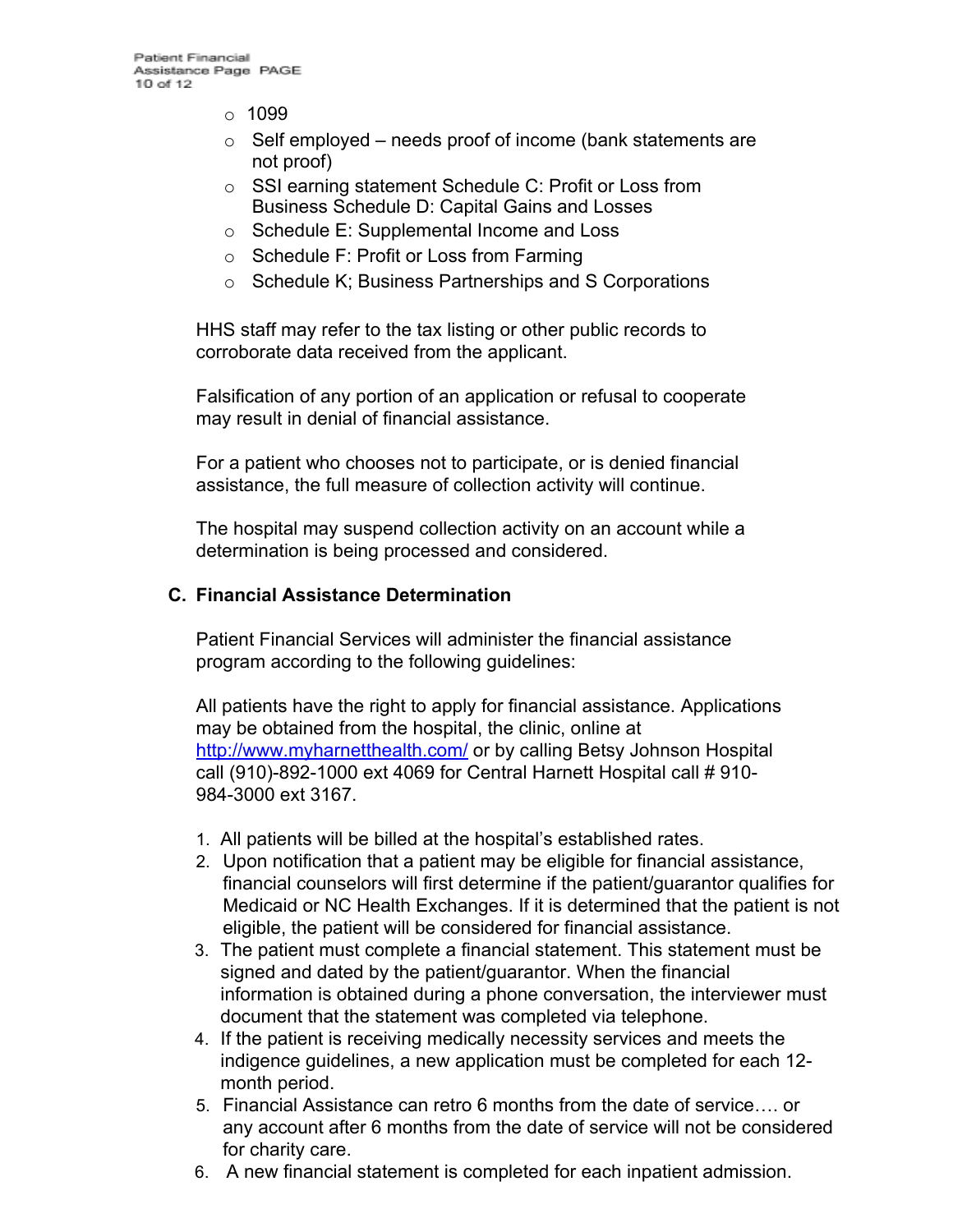Financial sistance determination will be made using the Federal Poverty Guidelines determined by the Health and Human Services Department.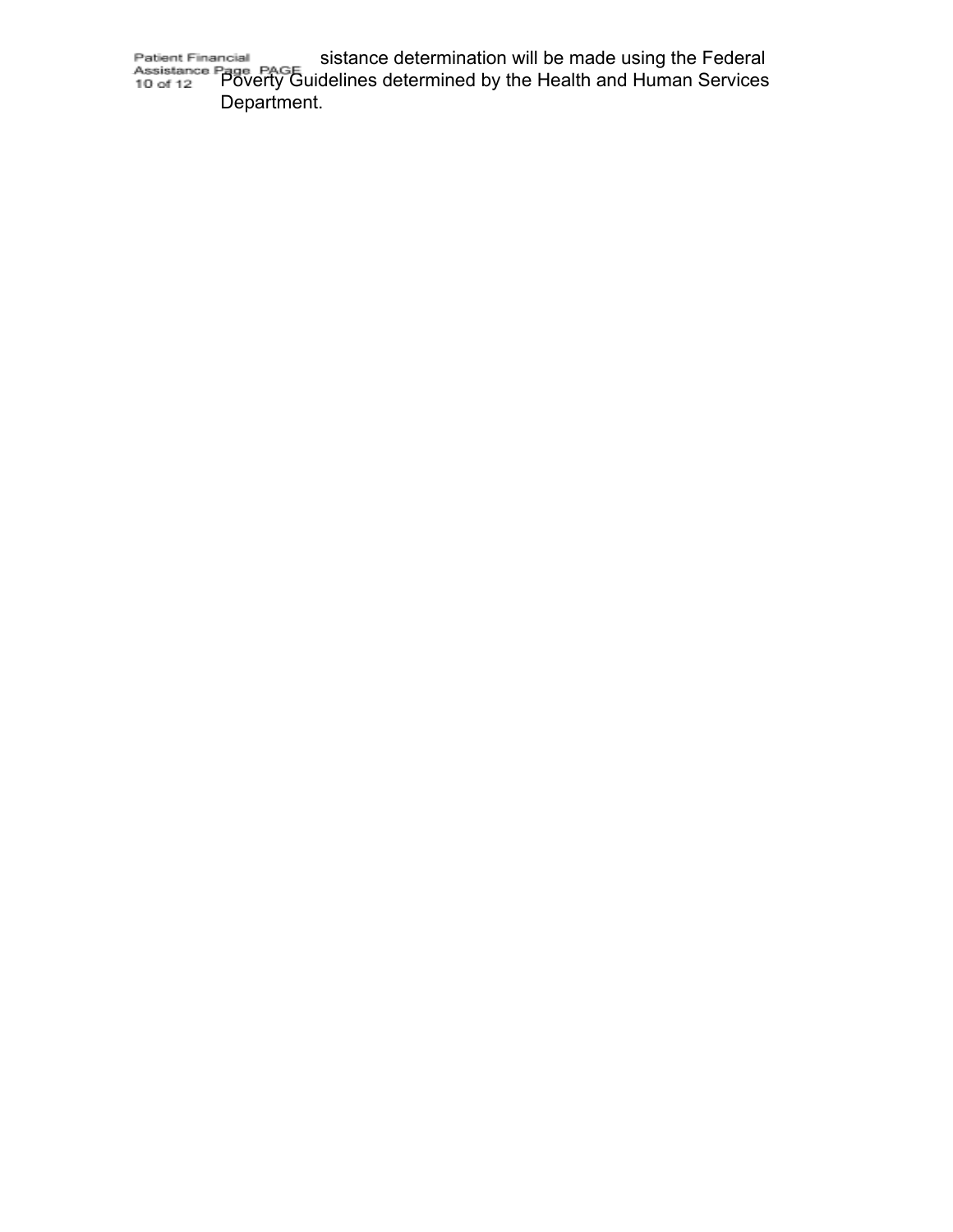**●** If the patient/guarantor qualifies for financial assistance, he/she will be notified and the account adjusted. Patients approved for financial assistance may be required to pay co-pay for each encounter at each facility owned and operated by Harnett Health System. **The co-pays for each encounter are as follows:**

| <b>Encounter-location of visit</b>                                 | Co-Pay                                                                                              |
|--------------------------------------------------------------------|-----------------------------------------------------------------------------------------------------|
| <b>Ancillary Services(Lab)</b>                                     | \$25.00 per visit                                                                                   |
| <b>Primary Care Clinic Visit</b>                                   | \$25.00 per visit                                                                                   |
| <b>Physical Therapy/Occupational Therapy</b>                       | \$35.00 for initial admission<br>and recurring services-<br>onetime                                 |
| Wound care clinic - new admission                                  | payment only<br>\$35.00 for initial admission<br>and recurring services-<br>onetime<br>payment only |
| <b>Pharmacy recurring</b>                                          | \$35.00 for initial admission<br>and recurring services-<br>onetime payment only                    |
| <b>Oncology Recurring</b>                                          | \$35.00 for initial admission<br>and recurring services-<br>onetime payment only                    |
| Diagnostic Imaging (X-Ray, CT Scan, MRI, Nuclear Medicine,<br>NST) | \$50.00 per visit                                                                                   |
| <b>Emergency Room Visit</b>                                        | \$125.00 per visit                                                                                  |
| Endoscopy, Angiography, Sleep Study, Cardio Visit                  | \$125.00 per visit                                                                                  |
| <b>Hospital Admission(Inpatient)</b>                               | \$500.00 per visit                                                                                  |
| <b>Hospital Observation</b>                                        | \$250.00 per visit                                                                                  |
| <b>Surgery(Inpatient or Outpatient)</b>                            | \$500.00 per visit                                                                                  |
| <b>CATH Lab</b>                                                    | \$75.00 per visit                                                                                   |

- If the patient/guarantor does not qualify for charity, but qualifies for limited means assistance, a reduction in charges will be made to the account and the guarantor/patient will be notified via mail.
- If the patient/guarantor does not qualify for charity or limited means assistance, and their hospital liability is the balance after health insurance has paid, he/she will not be eligible for a discount.
- **● At the guarantor's request, payment arrangements will be made for the remaining balance.**
- 8. For patients/guarantors qualifying for assistance and whose hospital liability is greater than \$15,000, there may be an asset determination.
- 9. If, after the determination of financial assistance award, the patient/guarantor requests further financial relief, he/she can request his/her account go to the financial assistance committee. Before going to the committee, an asset determination may be performed. All committee determinations are final.
- 10.The hospital reserves the right to review the financial assistance determination if the guarantor's financial circumstances have changed.
- 11.The Financial Assistance Policy applies to deceased patients when it has been determined that there are no assets of value in the estate. Copy of the death certificate is required and a letter stating there is no open estate.
- 12.Financial assistance may be granted to patients who quality for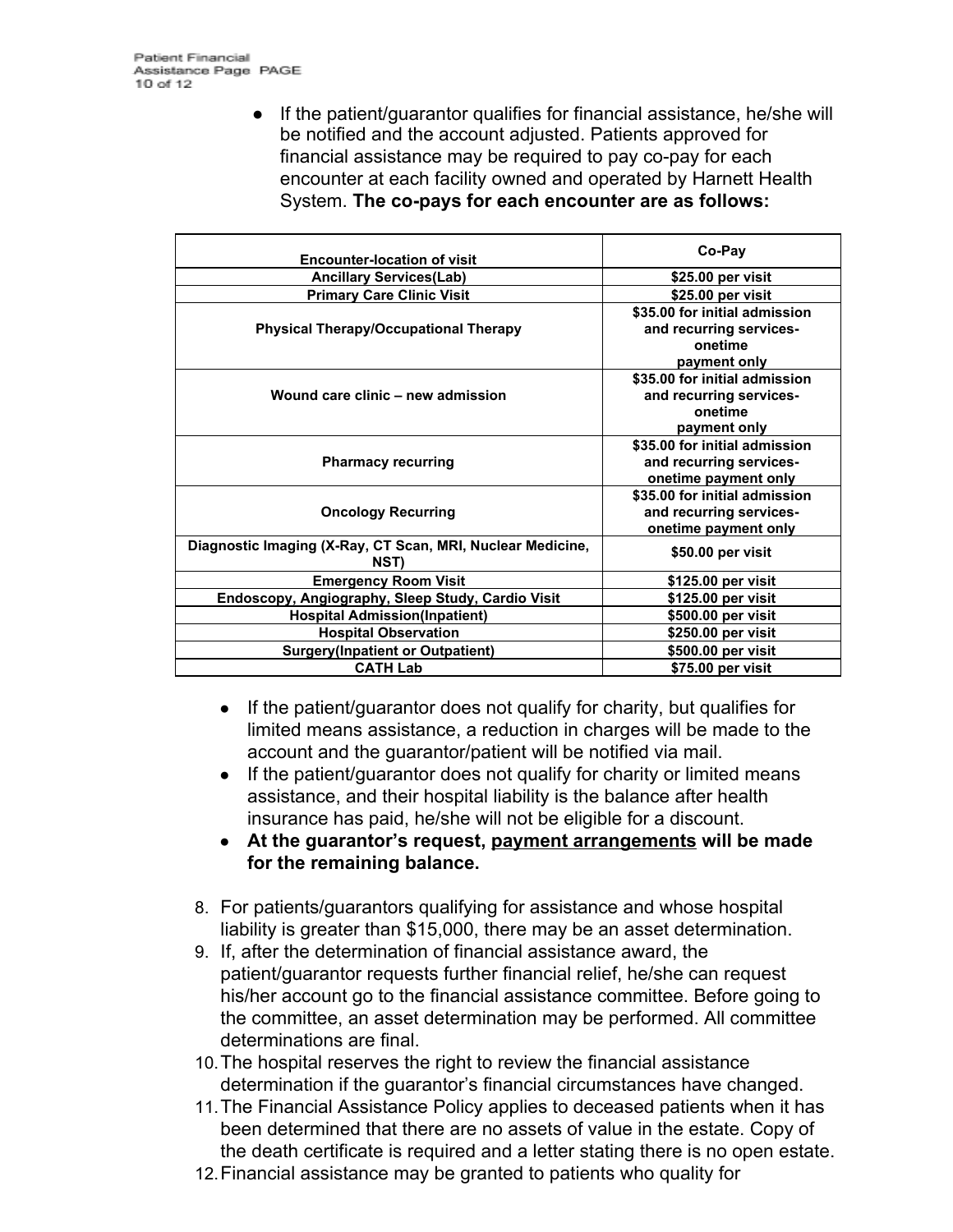ncial example programs when funding has delayed payment. If government assistance is awarded later, the account adjustment will be reversed.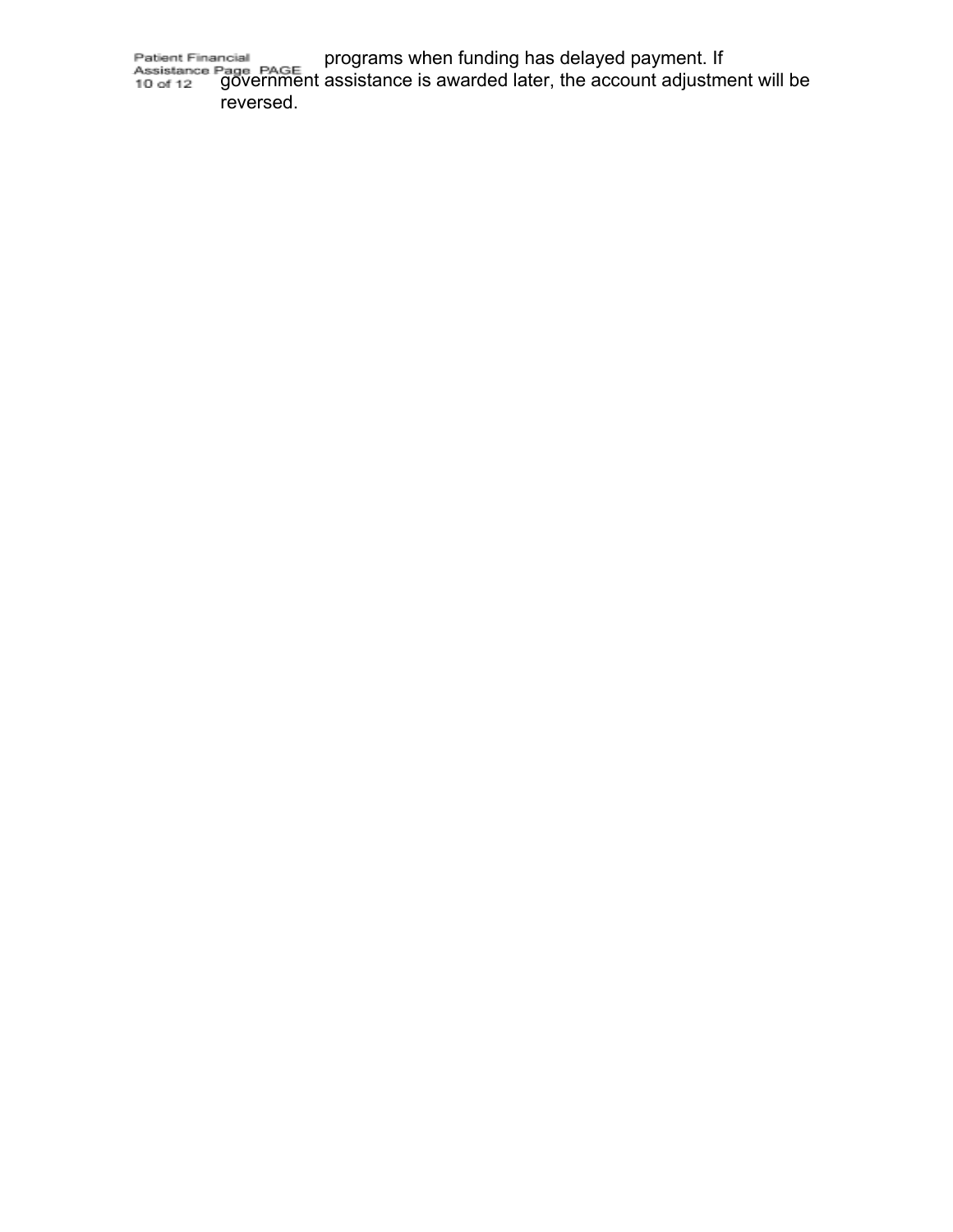- 13.Financial assistance may be granted to patients that are pending Medicaid approval with the appropriate county. These accounts have been reviewed and financial need determined by a third party. Additional documentation will not be required by Patient Financial Services.
- 14.The Financial Assistance Policy applies to presumptive charity accounts based on current criteria.

#### **D. Exceptions**

Any exceptions to the policy require committee approval and appropriate account documentation.

### **E. Relationship to Collection Policies**

HHS policies and procedures for internal and external collection practices take into account the extent to which the patient qualifies for financial assistance, a patient's good faith effort to apply for government program or for patient financial assistance from HHS, and a patient's good faith effort to comply with his/her payment agreements with HHS. For patients who quality for financial assistance and who are cooperating in good faith to resolve their hospital bills, HHS may offer extended payment plans for eligible patients.

| $\sim$ 0.000 $\sim$ 0.000 $\sim$ 0.000 $\sim$ 0.000 $\sim$ 0.000 $\sim$ 0.000 $\sim$ 0.000 $\sim$ |                                          |  |  |  |
|---------------------------------------------------------------------------------------------------|------------------------------------------|--|--|--|
| Adjustment Levels per Visit                                                                       | Approver                                 |  |  |  |
| $$1 - $15,000$                                                                                    | <b>Financial Counselor</b>               |  |  |  |
| $$15,001 - $30,000$                                                                               | Gari Cooper, Manager, Patient Access     |  |  |  |
| $$30,001 - $50,000$                                                                               | Karla Marshburn, Corporate Director      |  |  |  |
| \$50,001 - \$250,000                                                                              | Bart Fiser, VP Finance                   |  |  |  |
| $$250,001 +$                                                                                      | Sandra Williams, Chief Financial Officer |  |  |  |

#### **F. Patient Financial Adjustment Approval Levels**

#### **G. Regulatory Requirements**

In implementing this policy, HHS management and facilities are to comply with all other federal, state, and local laws, rules, and regulations that may apply to activities conducted pursuant to this policy.

#### **H. Document Retention**

Completed applications and supporting documentation will be scanned into the patient's account.

#### **I. Monitoring Plan**

Compliance with this policy will be monitored through annual review of Patient Financial Assistance Program applications and grant/deny decisions. Quarterly department auditing will occur and monthly reporting of outcomes will be reviewed for appropriateness.

#### **Attachments:**

*● Patient Financial Assistance Application (Attachment A)*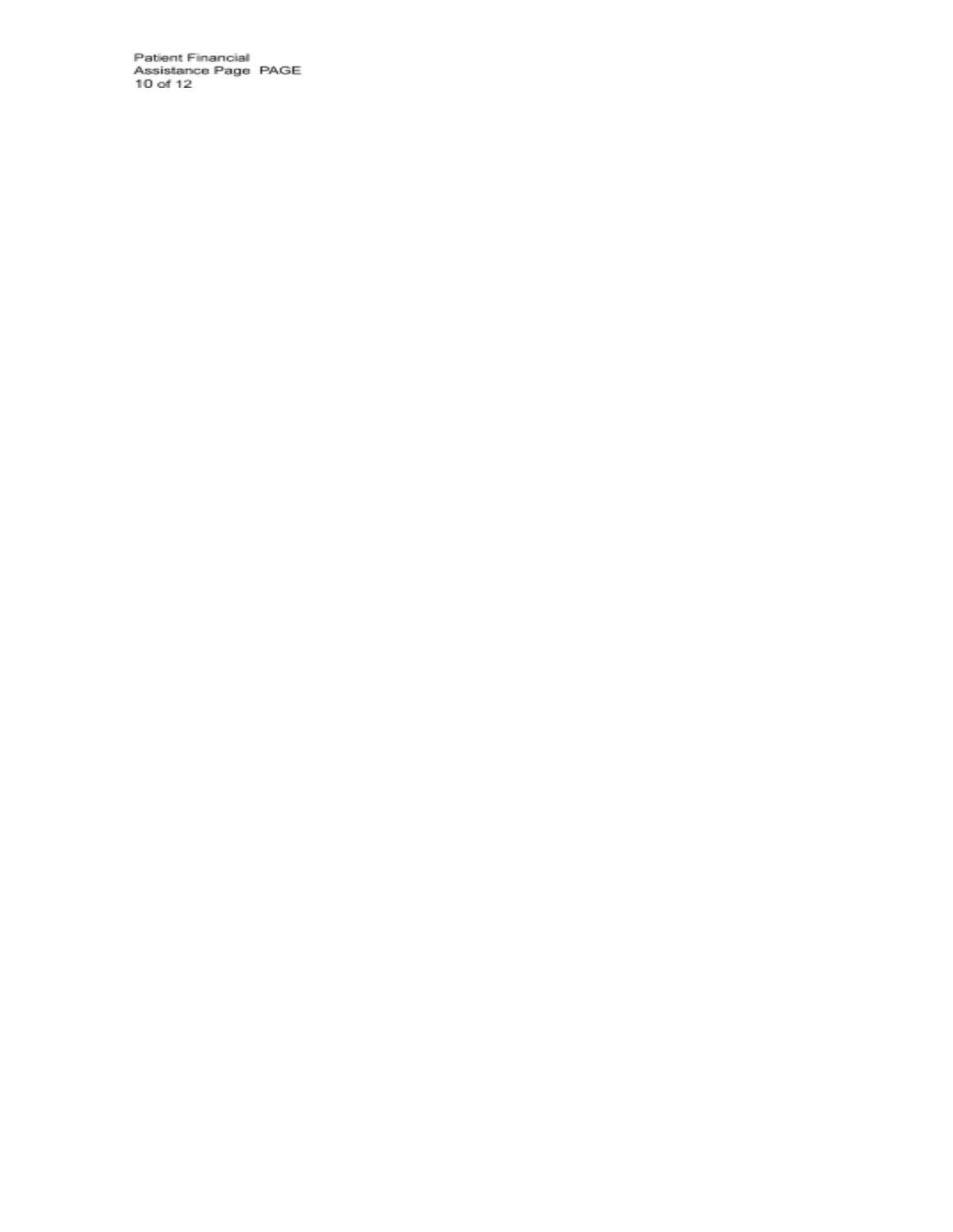| <b>Patient Financial</b><br>Assistance Page PAGE<br>10.0112<br>m | $\mathcal{W}$                         |
|------------------------------------------------------------------|---------------------------------------|
| Reviewer/Reviser:<br>Date:                                       | Approved by: Date:                    |
| 5/15/2019                                                        | 5/15/2019                             |
| Gari Cooper, Patient Access Manager                              | Jessica Lang, Chief Financial Officer |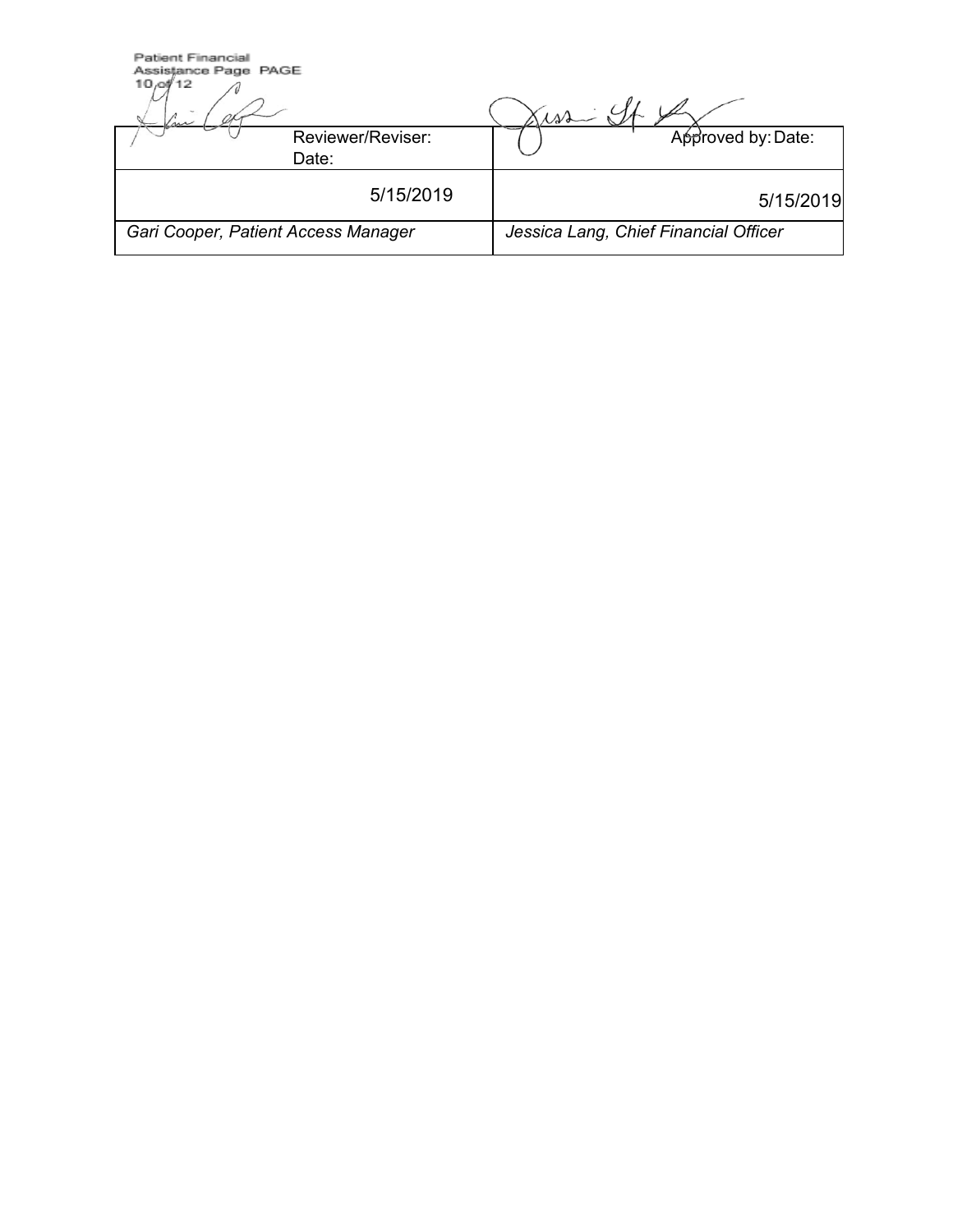#### Attachment A



# *Request for Charity Care Consideration*

Name: Address: City: State: Zip Code: Home Phone #: ACCOUNT #

| <b>HOUSEHOLD INFORMATION</b>                           |                                               |  |  |  |
|--------------------------------------------------------|-----------------------------------------------|--|--|--|
| <b>FINANCIAL INFORMATION</b>                           |                                               |  |  |  |
| Monthly Income \$                                      | (Please list all dependents in the household) |  |  |  |
| Spouse Monthly Income                                  | Name:                                         |  |  |  |
| \$                                                     |                                               |  |  |  |
| Unemployment \$                                        | Relationship:<br>Age:                         |  |  |  |
| Disability \$                                          |                                               |  |  |  |
| Social Security \$                                     | Name:                                         |  |  |  |
| Alimony \$                                             | Relationship:<br>Age:                         |  |  |  |
| Child Support \$                                       | Name:                                         |  |  |  |
| Other \$                                               |                                               |  |  |  |
| <b>MONTHLY MEDICAL EXPENSES</b><br>\$                  | Relationship:<br>Age:                         |  |  |  |
|                                                        |                                               |  |  |  |
| <b>FINANCIAL ASSETS</b><br>Checking Account Balance \$ | Name:                                         |  |  |  |
| Savings Account Balance \$                             | Relationship:<br>Age:                         |  |  |  |
| Real Estate or Property Value \$                       |                                               |  |  |  |
| <b>LIVING ARRANGEMENTS:</b>                            | Name:                                         |  |  |  |
| Live with someone<br>Rent<br>Own                       |                                               |  |  |  |
| Homeless<br>(Please circle one of the above)           |                                               |  |  |  |
|                                                        |                                               |  |  |  |
|                                                        | Relationship:<br>Age:                         |  |  |  |

I certify that the above information is true and accurate to the best of my/our knowledge. Further, I will make application for any assistance (Medicaid, Insurance, or any other funding) which may be available for payment of my hospital charges. I will assign or pay to Harnett Health System the amount recovered for hospital charges. If any information I have given proves to be untrue, I understand that Harnett Health System may re-evaluate my *financial status and take whatever action may become appropriate for collection of unpaid balance.*

#### **Date signed: Applicant's Signature:**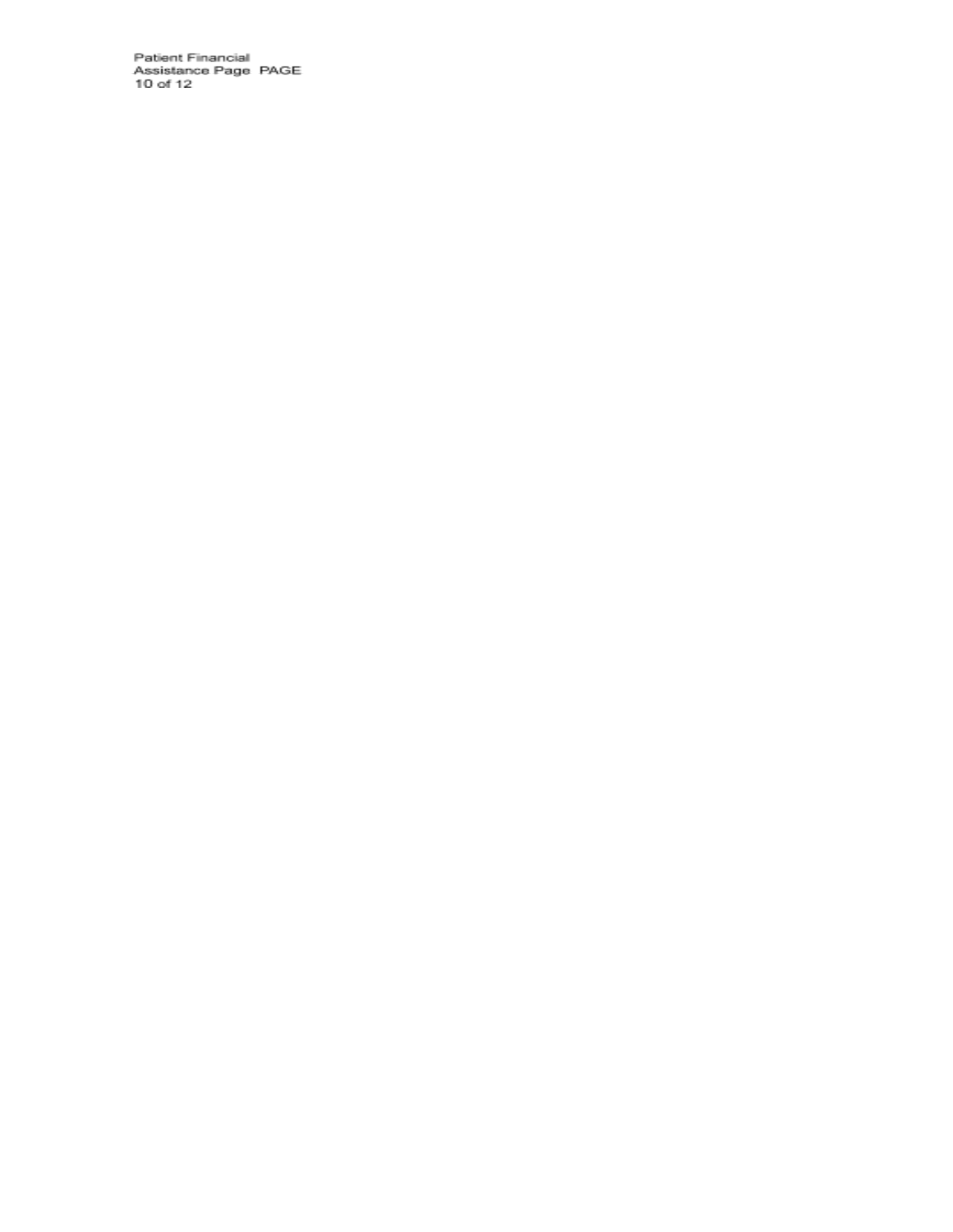

P.O. Box 170 Dunn, NC 2833 (910) 892-100 www.HarnettHealth.o

# **DOCUMENTATION CHECKLIST**

*You must return copies of the following documents with this application. Any application without signature and the necessary documentation will be denied.*

> Proof of income (paycheck stub or letter from employer, social security, disability ,unemployment or child support) Last filed federal income tax return Self employment needs to supply proof of income/all tax schedules/P&L Last 3 months of statement(s) for checking, savings, stocks, bonds, annuity, etc. Proof of medical expenses paid out of pocket for the last 12 months Copy of Medicaid and assistance program denial letters Market Place denial letter or screening Valid photo ID issued from governmental agency Proof of residency/utility bill

Other:

*Please submit the completed forms and all requested documentation within 15 days to:*

Patient Account Liaison: Date

*Harnett Health System 800 Tilghman Drive PO Box 1706 Dunn, N.C. 28335*